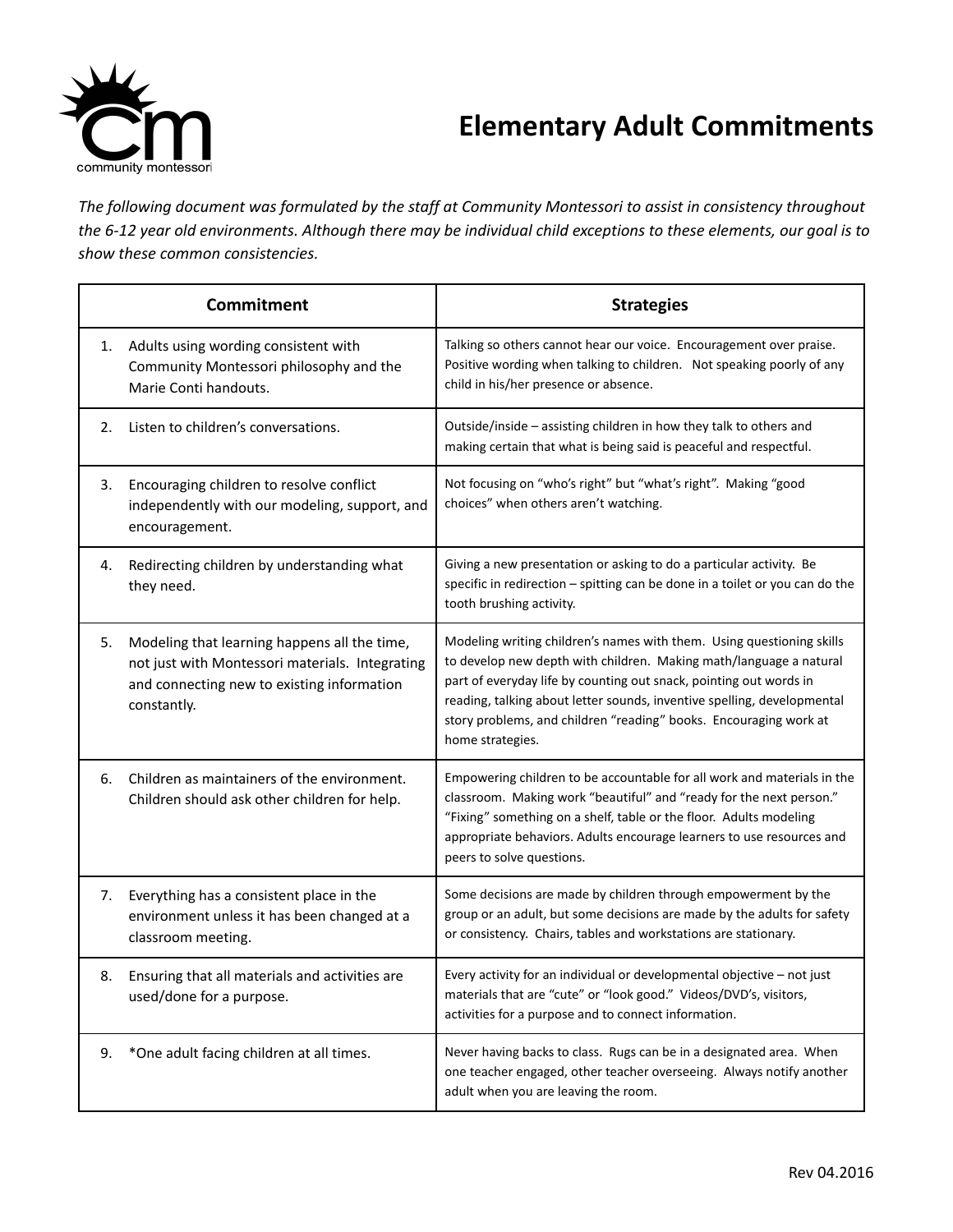| 10. Room Preparation - classroom completely<br>prepared, maintained, and updated. This<br>includes facilitating classroom job<br>responsibilities.                                                         | Making a list of what needs to be done, exchanging responsibilities with<br>co-teachers. All materials and supplies organized and ready for the<br>children. Children notifying adults of missing/broken materials. All<br>missing parts, broken materials, and damaged materials taken out of<br>classroom and "fixed" or replaced. Make sure lunch materials are in<br>place before lunchtime. |
|------------------------------------------------------------------------------------------------------------------------------------------------------------------------------------------------------------|--------------------------------------------------------------------------------------------------------------------------------------------------------------------------------------------------------------------------------------------------------------------------------------------------------------------------------------------------------------------------------------------------|
| 11. Children have "presentations" or "lessons" in<br>the classroom which are organized by the<br>teachers to meet the developmental needs of<br>each learner and age level for Indiana State<br>Standards. | Utilizing group assignments and individual assignments for the<br>Montessori sequence and the Indiana State Standards. There are many<br>different presentations that can be given for each material to make it<br>developmentally appropriate for an individual learner.                                                                                                                        |
| 12. Both adults give formal and informal lessons in<br>all 8 constructs.                                                                                                                                   | Presentations based on social, emotional, wellness, moral, intellectual,<br>creative, aesthetic, and school success. Giving new presentations that<br>are developmentally appropriate for each child.                                                                                                                                                                                            |
| 13. Empowering children to solve classroom<br>issues/concerns without adults just fixing the<br>problems.                                                                                                  | Adults should establish "committees" of children that can research<br>information and report back to the class. (With follow up by adult)<br>Adults listening to and addressing the concerns of children.                                                                                                                                                                                        |
| 14. Identifying a time where children can share<br>information.                                                                                                                                            | Children being able to share everyday about goals met or classroom<br>activities/problems. Appropriately calling on children who do not raise<br>their hands to encourage diverse participation.                                                                                                                                                                                                 |
| 15. Supporting our wellness initiative by planning<br>wellness lessons and sharing this with families<br>through regular communication (as able).                                                          | Sending a note home in the child's lunch box that reminds the family of<br>the policy. Redirecting a child to eat part of a "large" or "multi" dessert<br>or sending additional dessert home while maintaining the child's dignity.<br>Have ongoing conversations about various nutritional beliefs to support<br>their wellness development.                                                    |
| 16. Helping children to branch out while still<br>bringing an appropriate snack.                                                                                                                           | Encouraging fresh green beans, vegetable recipes, "fruit art", and others<br>to support variety.                                                                                                                                                                                                                                                                                                 |
| 17. Engaging with children outdoors by balancing<br>individual conversations or activities for one or<br>a small group of children.                                                                        | Working with one or a small group of children on the balancing beam -<br>different things to do. Playing freeze tag, kick ball in the field(kicking<br>the ball and running the bases), playing catch, exploring, etc.                                                                                                                                                                           |
| 18. Consistently checking and holding children<br>accountable for individual/classroom<br>responsibilities.                                                                                                | Verifying if they washed their hands, cleaned up after snack, made sure<br>the bathrooms and hook areas are beautiful, completed job<br>responsibility, cleaned up after lunch, put material away ready for the<br>next person. Ex. Bathrooms - checklist, child leaders.                                                                                                                        |
| 19. Class Meetings - children sitting up and giving<br>their attention to the speaker without<br>individual conversations or walking in the<br>middle of the group.                                        | Adults using sign language to redirect behavior with alternate adult<br>walking around the group and whispering redirection or initiating<br>natural/logical consequences. Ground rules consistent at all times.<br>Engaging all children.                                                                                                                                                       |
| 20. Adults eating with the children should bear in<br>mind what's expected of their children. (No<br>double standards)                                                                                     | Eating/drinking appropriate foods when eating with children. Children<br>should be eating on plates, lunch boxes should not be on the table.<br>Children must eat over their plate, and not walk around the room with<br>food. Redirecting children talking with food in their mouths.                                                                                                           |